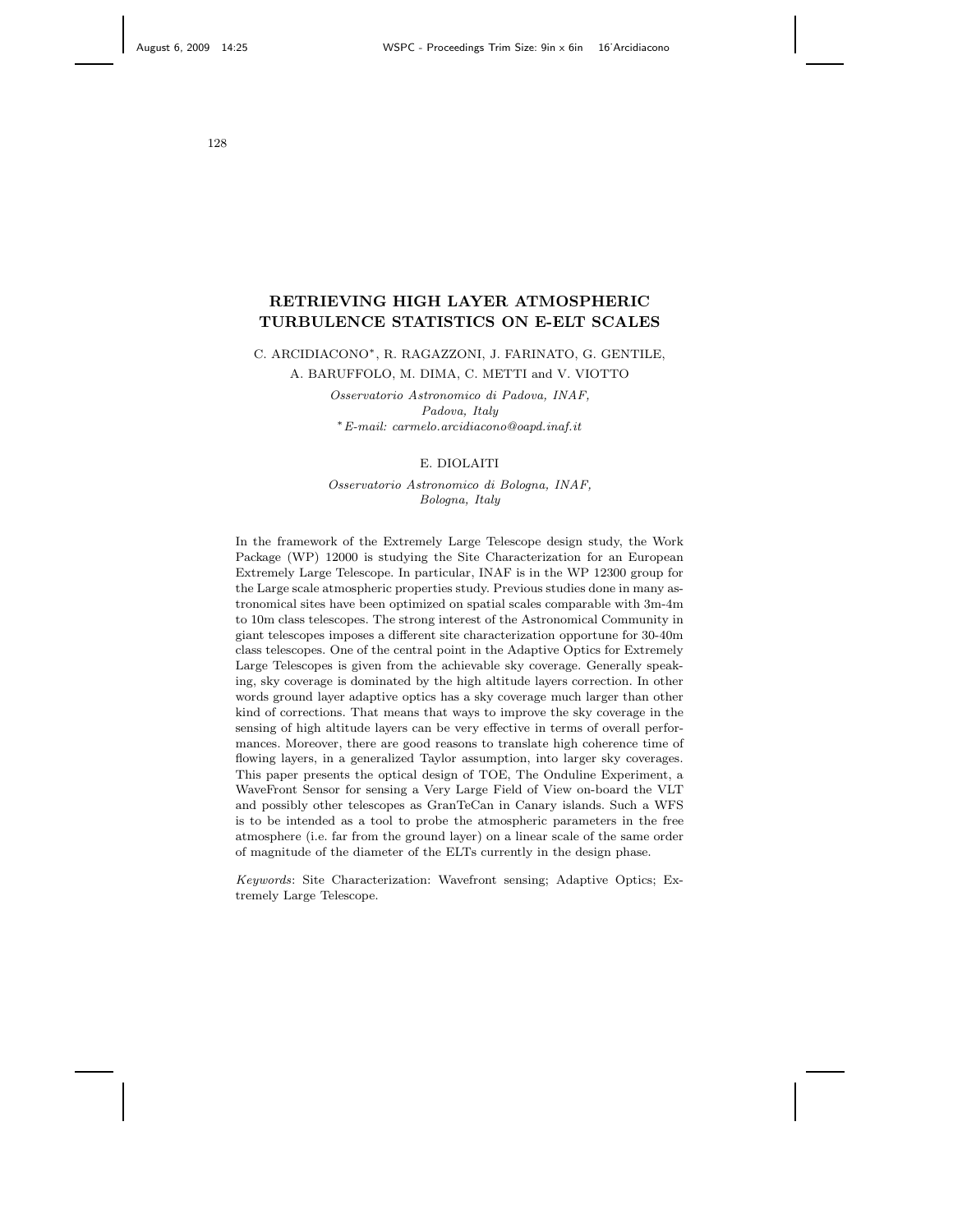#### **1. Introduction**

In this paper we outline the opto-mechanical design of TOE, acronym for The Onduline Experiment, a WaveFront Sensor (WFS) for sensing optical turbulence on Very Large Field of View (FoV) on-board the VLT and possibly other 8m-class telescopes. Such a WFS is to be intended, in the framework of the WorkPackage 12300 in the ELT-Design Study, as a tool to probe the atmospheric parameters in the free atmosphere (i.e. far from the ground layer) on a spatial scale of the same order of the diameter of the  $ELTs<sup>1,2</sup>$ . In the following such a baseline length is assumed to be  $D=42m$ . The experiment is designed to probe the atmospheric turbulence at altitudes within 5 and 15 km from ground. A new concept wavefront sensor will measure the first derivative of the phase delay on linear scale of about 40m thanks to a large FoV optical system. Such a system is intended to measure the signal generated by a large number of reference stars on field of 7arcmin Field of View (for example on a bright open cluster) on a single observation. Frame rates larger than 10Hz offer the possibility to build first derivative temporal series on ELT diameter scale using a single VLT telescope. Such a frequency has to be larger than the typical crossing frequency of  $r_0$  patch size on a 40 m scale. The instantaneous first derivative map will be used a posteriori to compute an average power spectrum (PS): the goal is to verify if the average PS slope follows Kolmogorov  $k^{-1/3}$  power law (k is the frequency) and to identify possible deviation from this law, especially on very low spatial frequencies (corresponding to the ELT ones): this may have a large impact on the ELT adaptive optics (AO) design defining a reference value for the maximum atmospheric stroke expected. But most interesting results will come from the temporal series analysis, which are intended to test Taylor hypothesis: measuring coherence time of wavefront aberration structures, of different size, crossing the sensor Field of View it is possible to build a coherence time versus spatial frequency function. This function will be used to define the improvement on the limiting magnitude for adaptive optics reference stars generated by the possibility to average for different frames the optical aberration, which is crossing over the telescope aperture.

# **2. Wavefront Sensor Concept**

The basic idea is to place on the focal plane an optical window with a transmissivity that varies sinusoidally along one axis between 0% (Intensity  $= I = I_0 (1 - \sin \phi)/2$ , with  $\phi = \pi/2$  and  $100\% (\phi = 3/2\pi, \phi)$  being the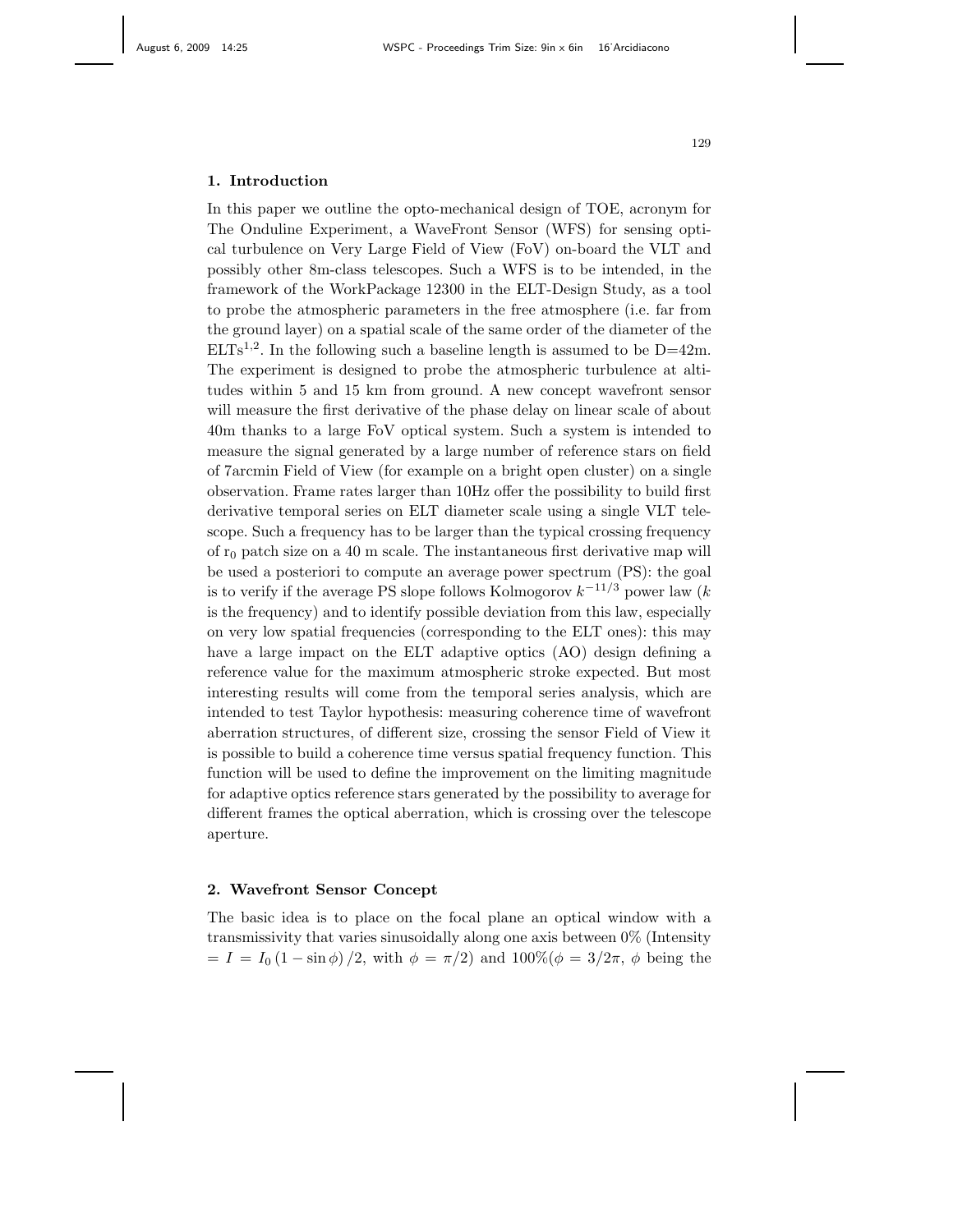phase value) and a detector on a subsequent re-imaged pupil plane, in order to reconstruct the global and local tilt of the WF in only one direction. Let's consider the light from a single star, in absence of atmosphere: the effect on the image of the pupil (which is uniformly illuminated, because the light from the star is collimated) of the presence of the sinusoidal pattern is shown in Fig. 1. If the light of the star focuses where the transmissivity of the pattern is minimum  $(0\%)$ , the pupil will be dark, but moving the pattern along the axis orthogonal to the sinusoidal modulation the luminosity of the pupil varies uniformly as a function of the point of the sinusoid where the image of the star lies. The sinusoidal pattern intensity modulation allows us to detect a signal which is proportional to the movement of the object on the focal plane (tilt). Let's now introduce a atmospheric originated tilt



Fig. 1. Focal plane image is refracted by the sinusoidal pattern. Moving it along arrow direction, the light incidence point will change and the pupil illumination, represented by the circles, will change accordingly. In absence of aberration, one can measure the position of the barycenter of the star on the focal plane as a function of the intensity of the re-imaged pupil.

on the WF. The effect is proportional to the movement of the star image on the focal plane. So, if the sinusoidal pattern is fixed, the result is the same we've just described for a moving pattern in absence of atmosphere. For a given tilt, if the image of the star forms where the spatial derivative of the transmissivity of the pattern is maximum (where the phase of the sine is  $\pm \pi$  and the transmissivity is then 50%), then the detected signal for tilt will be maximum too. In order to obtain the tilt in both axis, one can divide the light from the star in two parts (e.g. using a beam splitter) and analyze them by the introduction of two orthogonal sinusoidal patterns. As the detector is placed in the pupil plane, it is possible to divide it many subapertures where, for the purpose of the WF sensing, we are interested solely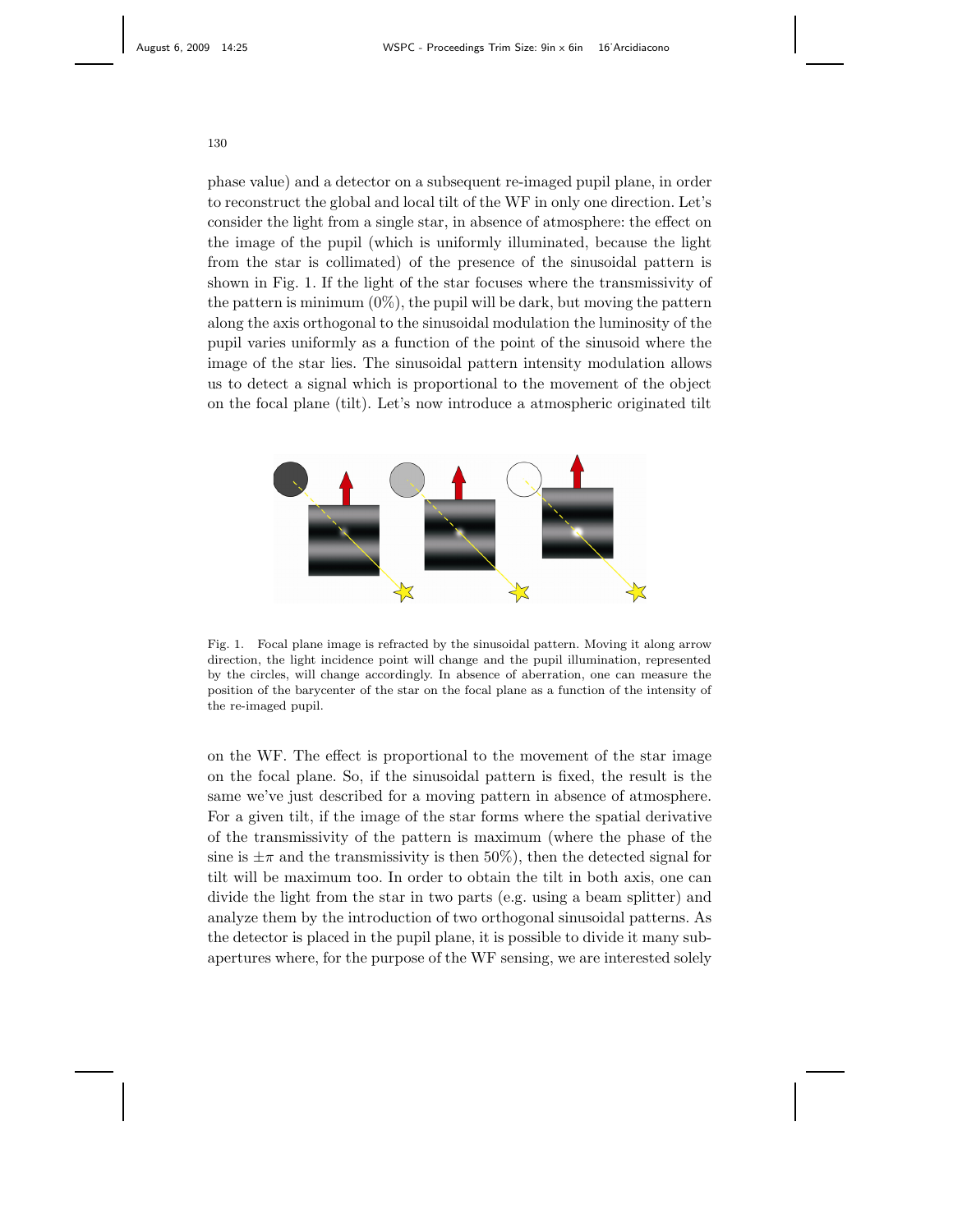in tip-tilt. Each sub-pupil behaves exactly like the pupil in the previous example, so a time-variable tilt of the WF in the sub-pupil will produce the same modulation in intensity predicted for the entire pupil. So, in order to detect the WF high-orders due to the atmosphere, one can analyze the pupil illumination after the sinusoidal pattern. The signal one can obtain from each sub-pupil will be proportional to the first derivative of the WF, which is the local tilt, on that sub-aperture. In other terms, the WFS gives a map of the local tip-tilt in each sub-aperture. If the star is on the point of maximum variation of the transparency with the tip-tilt movement, or close to it, the gain will be maximized to detect the local tip-tilt. So, in the case of a single reference star, one will try to place the sinusoidal pattern in order to have the star in the central position between the minimum and the maximum of transmissivity, to maximize the output signal. An intuitive way to describe the response can be expressed using vectors: on a two dimensional plane the signal intensity is given by the sum of two vectors both with modules equal to the residual intensity after the transmissivity pattern, but one fixed along the y axis, the second with xy-projections respectively proportional to  $\cos \phi$  and  $\sin \phi$ . The step of the sinusoidal pattern should be enough large to avoid wrapping around of this information and not so large that the signal becomes too weak. As a rule of thumb the rms of the tip-tilt fluctuation should be of the same order of one radian phase: the step of the pattern will be, at least, of the order of  $2\pi$  times the expected seeing. What happens if a large number of stars is now in place? Each of these stars will contribute to the formation of the pupil image and each of it will be modulated by local tip-tilt in the same fashion. Because of the sinusoidal transparency of the pattern, the amount of light from a star that reaches the detector is the sum of two above described vectors. While the half of the light of the whole set of stars will permanently reach the detector the other half is piled up, generally speaking, in a random-walk summation way. The sensitivity of the WFS is equivalent to the average of the star in the FoV (however with a depth of focus given by the field of view where all the stars are collected, provided a large enough number of collected stars is involved). The signals originated by different reference stars are optically

superimposed in a Layer Oriented fashion<sup>3</sup>, in fact if the CCD is exactly conjugated to the pupil plane then all the stars pupils overlap making the WFS sensitive to ground layer turbulence, while slightly defocusing the CCD the pupil images corresponding to different stars move, replicating the pupils super-imposition geometry such as it is actually realized at different altitude conjugating the sensor at the desired plane.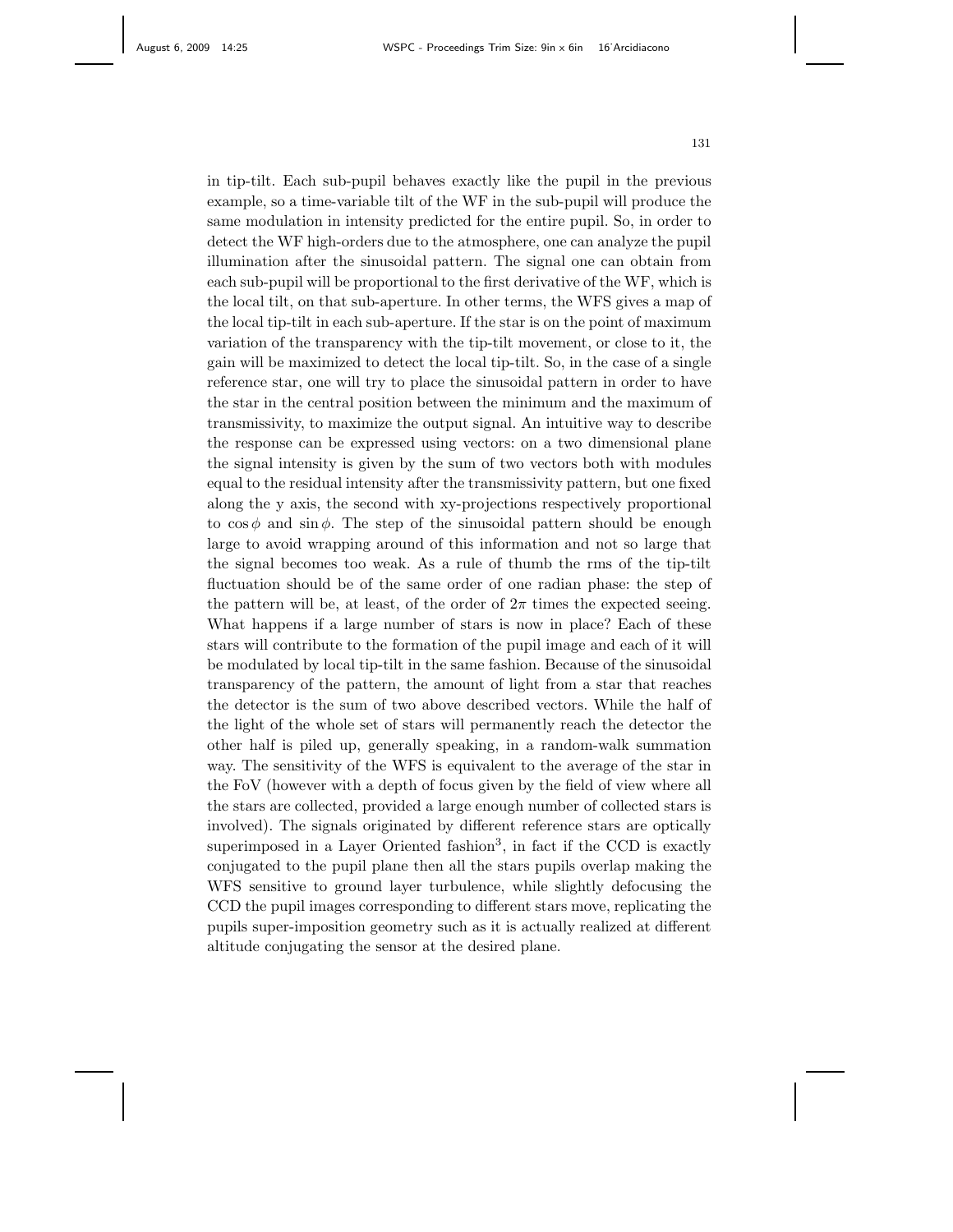#### **3. Laboratory Experiment**

We realized an optical setup to test the wavefront sensing ability of such as WFS. The first part of the optical setup foresees a system with a plate holding some optical fibers to simulate the stars over a 2' FoV. The divergent beam coming from the fibers is then made parallel by a lens, to simulate the light coming from infinity. After the lens, a stop is simulating the telescope entrance pupil and, just before it, turbulent screens can be positioned (using a custom made holder) simulating the atmospheric layers ranging from a few hundred meters to about 15Km. A lens positioned after the stop is making the beam converging into a focal plane, where the sinusoidal pattern plate can be inserted on a linear stage. A commercial objective is finally re-imaging the telescope entrance pupil on a CCD camera, see Fig. 2. Using one single fiber, in order to obtain the largest signal



Fig. 2. The laboratory experiment arrangement.

and the most linear response we placed the sinusoidal pattern in order to project the star focal image on the sine flexure point  $(\phi = \pi/2)$ , where the transmission spatial derivative is maximized. The task of the experiment is to show that we can measure a turbulent wavefront (created by positioning one turbulent screen in the dedicated holder). To accomplish such a task, we repeated several measurements of the same turbulent screen shifting it along an axis orthogonal to the optical one, moving it of known step, simulating somehow an evolution of the atmosphere. At the end through cross correlation we were able to identify the actual step applied and with very high correlation value (of the order of  $80\%$ ).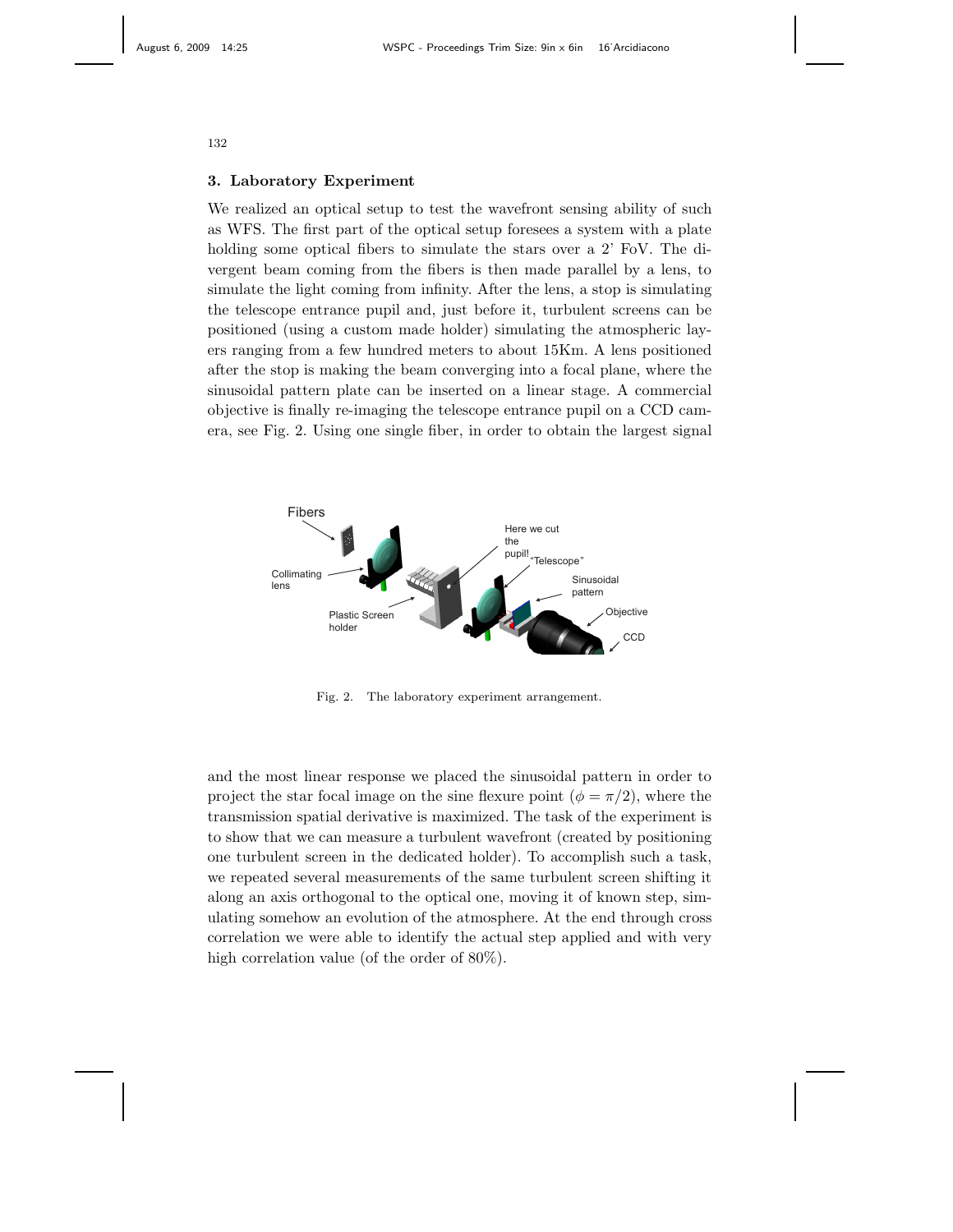# **4. Simulations**

Numerical simulations analysis had two different aims: to verify the wavefront sensing concept and to check the ability of the system, such as it has been configured, to sense atmospheric layers spectral behavior. Atmospheric turbulence has been simulated by a phase screen generated using k*−*11*/*<sup>3</sup> power spectrum, the telescope and cameras have been simulated in a purely diffractive mode such as Fourier transformation of the phase screen masked by the obstructed pupil. For each reference the complex array corresponding to focal plane image has been multiplied by an array representing the sinusoidal transmissive pattern (transmissivity from 0 to 1) and Fourier transformed back in order to obtain intensity modulation on pupil image. Finally the different reference pupil images are added together. A strong relation between sensitivity and the position of the reference stars focal plane image with respect to sine phase of the pattern came out from simulation, see Fig. 3. According to Layer Oriented scheme the super-imposition of the pupils depends on stars field positions and conjugation altitude: first derivative measurements of the conjugated layer are correctly super-imposed on the CCD, but with different amplification (positive or negative depending on the corresponding transmissivity spatial derivative) and weighted for the reference stars intensity. This kind of simulation take into account the diffraction effect "grating-like" due to the transmissivity pattern: such as effect being evident on small sine wavelength (again see Fig. 3) leading to a minimum  $\approx 10$ " value. The need for ground layer subtraction from the high layer signal came out from a detailed numerical analysis of the system using a real multi reference approach with real stars positions and magnitudes (NGC2215, on a FoV of 7'). In fact since ground is the strongest layer it will introduce on the wavefront measurement large phase errors which are super-imposed to the high layer corresponding signal. This test repeated for 500 atmosphere realizations evidenced the capability to measure correctly the injected turbulence power spectrum with average correlation between

simulated measurements and simulated phase screens of the order of 70%.

# **5. System Overview**

The instrument has been designed to be mounted at Nasmyth adapter rotator of VLT. Anyway, it preserves an intrinsic versatility to interface it with other 8-meter class telescopes: from the mechanical point of view, changing the connecting flange; from the optical point of view, it depends of course from the  $F/$ number of the considered focal plane; if the  $F/$ number is simi-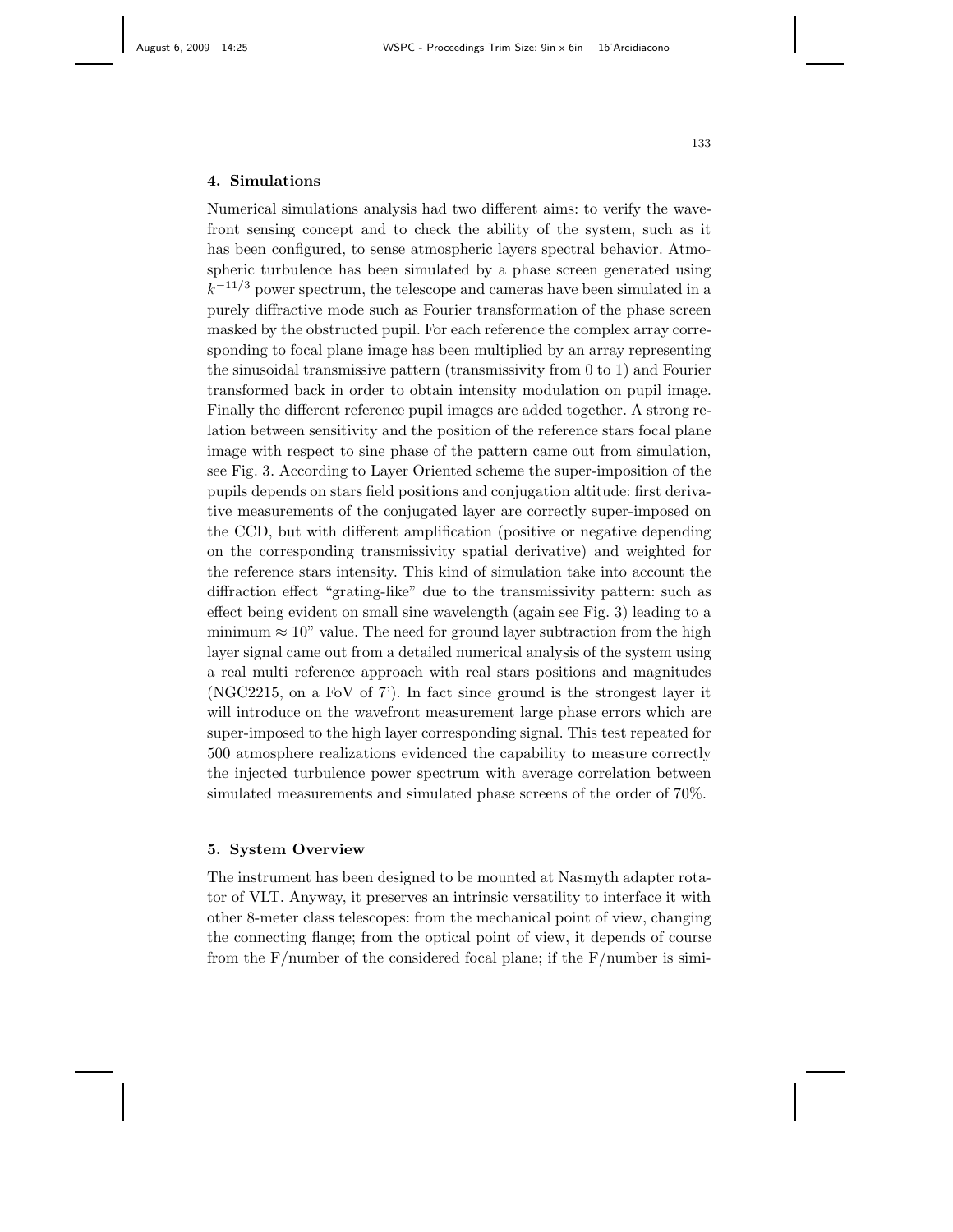

Fig. 3. This plot presents the correlation value between first derivative of the original phase screen and simulated signal as function of the position on the sinusoidal pattern,  $\phi$ . The function has been computed for 4 different sinusoidal wavelengths  $(5", 11", 21"$ and 43"). We used 1" seeing phase screen, one reference star, averaging over 20 atmospheric layer realizations. This plot shows the relation signal and transmissivity spatial derivative: in fact  $\phi = 0$  and  $\phi = \pi$  the signal and the first derivative of the WF are respectively very well correlated  $( +1)$  and anti-correlated  $(-1)$  according to the sign of the derivative.

lar to the F/15 VLT one, the retrofit is almost straight forward, otherwise additional optical components shall be considered. We decided to split the FoV in four parts at the Nasmyth focal plane level, using a system based on smaller optics. Thus, there are four commercial photographic objectives just after the VLT Nasmyth Focal plane, dividing a 7'FoV into four 3' subfields. The instrument is sensitive to the WF derivative along one axis only, placing four parallel sinusoidal pattern plates exactly on the Nasmyth focal plane and just before the four objectives. These patterns can be moved using linear stages along the direction orthogonal to the lines of the grating, in order to maximize the instrument sensitivity. Each objective produces a pupil image on a CCD camera (in total four), which can be moved along a direction parallel to the optical axis of the instrument by motorized linear stages, to conjugate the sensor to altitudes ranging from ground to about 20Km. Three objectives will be conjugated to the same high altitude layer, while the fourth will be conjugated to the ground, sensing the contribution of the ground layer to be removed off-line. In order to sense turbulence on the 40 meter scale on a layer at 4.5km TOE should be optically conjugated at 9 km, pointing the VLT at 60 degrees from the Zenith.